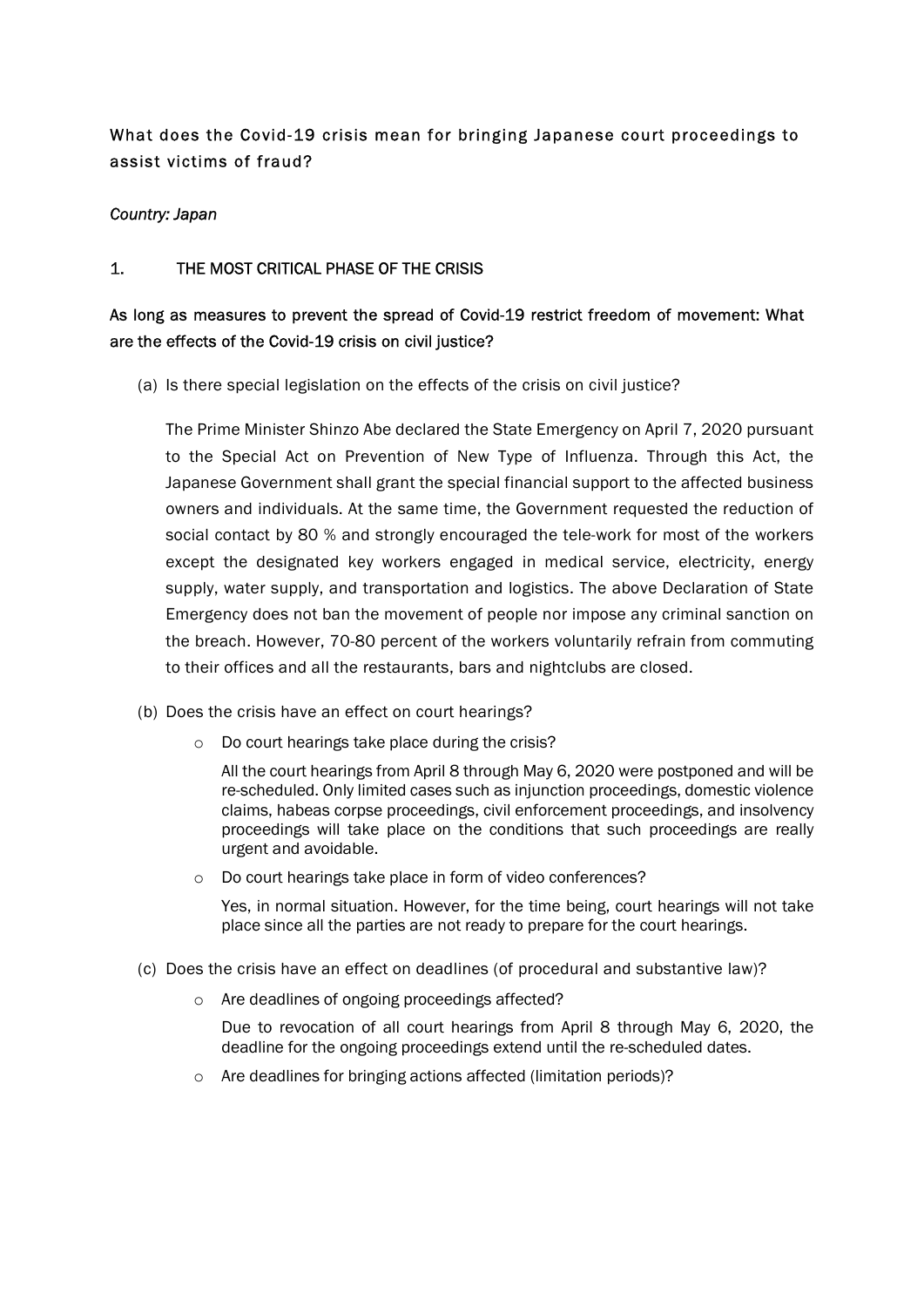At this moment, there is no such law to extend the statute of limitation for bringing actions. However, in the past such as Great Earthquake in 2011, the limitation period shall extend at least for three months.

- (d) Does the crisis have an effect on enforcement?
	- o Are enforcement orders issued?

Since the court are temporarily closed until May 6, 2020, enforcement orders will not be issued unless such orders are really necessary and urgent.

o Are there any effects on deadlines?

At this moment, there is no such law to extend the statute of limitation for bringing actions. However, in the past such as Great Earthquake in 2011, the limitation period shall extend at least for three months.

o Can enforcement acts be postponed due to the crisis?

Since the court are temporarily closed until May 6, 2020, enforcement acts will be postponed at least for 90 days.

- (e) How do courts work during the crisis?
	- o Are courts closed?

The courts are temporarily closed until May 6, 2020.

o Can courts / judges be contacted?

Courts/judges can be contracted for limited time and methods.

o Are documents served?

Documents can be served for limited cases which courts determined the urgency.

(f) How are particularly urgent matters handled, in particular requests for interim measures such as injunctions and freeze orders?

Only if courts recognized real urgency of the matters for interim measures such as injunctions and freeze orders

(g) How do lawyers work during the crisis?

Most of the lawyers work remotely at home. However, for really urgent cases, lawyers may work at offices.

(h) How do banks work during the crisis?

Banks work during this crisis although with the limited manpower.

(i) Does the crisis have an effect on insolvency law?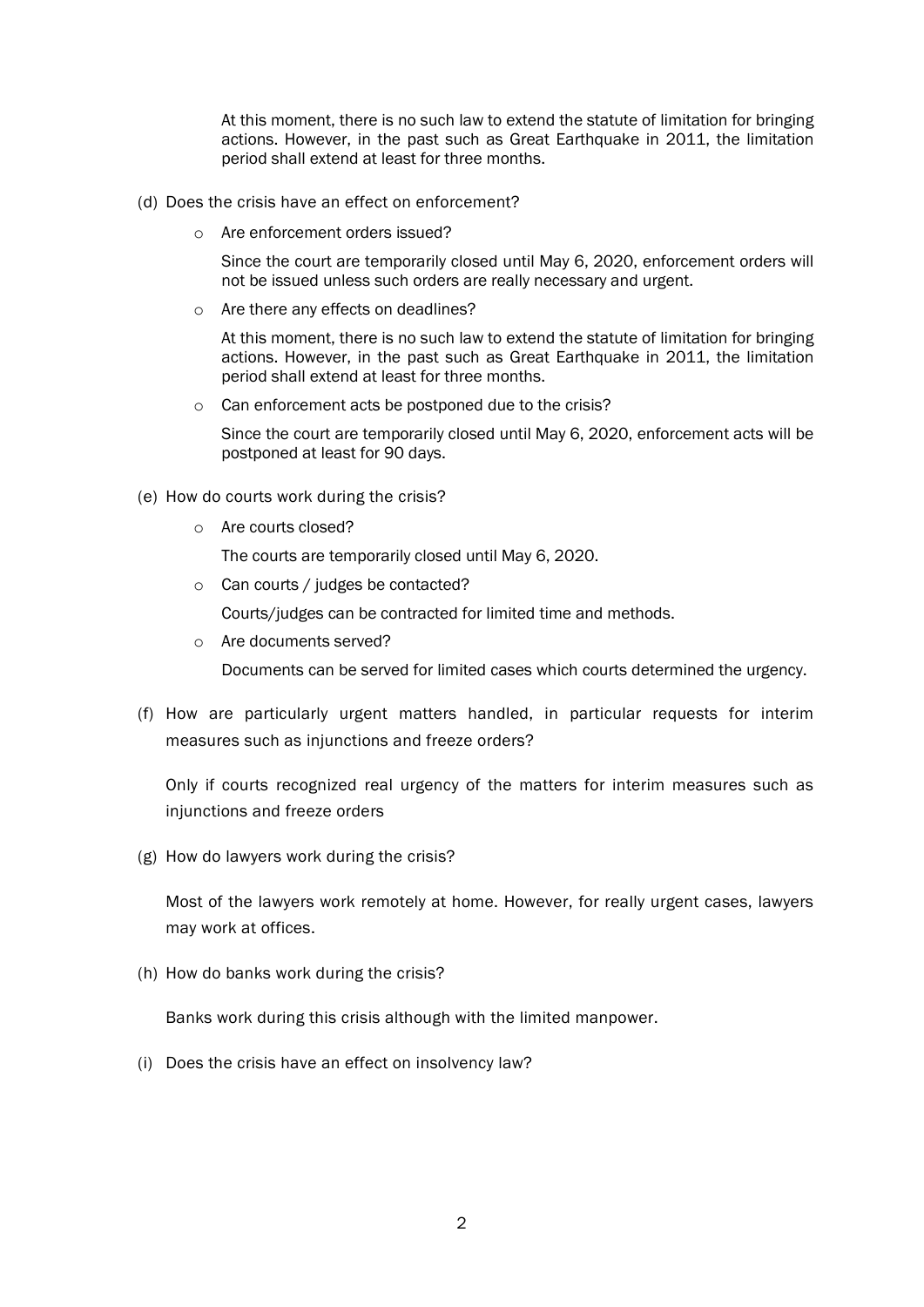All court hearings including insolvency matters from April 8 through May 6, 2020 were revoked and will be re-scheduled for approximately 3 months. Only limited cases of insolvency proceedings will take place on the conditions that such proceedings are really urgent and avoidable.

(j) Are there any further effects not addressed in the questions above?

### 2. FORECAST: AFTER THE CRISIS AND LONG-TERM EFFECTS

## What are the consequences of the Covid 19 pandemic once the pandemic has abated, in the gradual return to a new normality and what are the long-term effects?

(k) Which measures introduced during the crisis will be withdrawn immediately?

Since the special measures are undertaken until the emergency state declaration is lifted, almost all the measures will be withdrawn once the crisis is over. However, regarding the economic measures taken by the national government and local governments during the crisis, such as subsidies and low rate interest loans, those will remain.

(l) Which measures will remain in place?

On a procedural level, digital filing of a claim and videoconference hearings will increase. However, it is very difficult for judiciary workers to work remotely due to the reason of maintain the confidentiality of claims and in particularly criminal matters. However, the various economics measures will likely remain in place since this crisis has the impact of the long time effect for the whole industry.

(m) Will enforcement of economic crime, including corruption matters be weakened due to the lack of financial resources?

We believe that the enforcements of economic crime will not be weakened by the financial crisis that might come after the pandemic has passed, especially considering that the fight against corruption and white-collar crime has become a priority to the main authorities in Japan. In particular, a lot of fraud cases are expected to occur in the internet communication business as well as new type of fraud, including cryptcurrencies and e-commerce.

(n) Do you expect a rise of new anti-corruption prosecutions after the crisis?